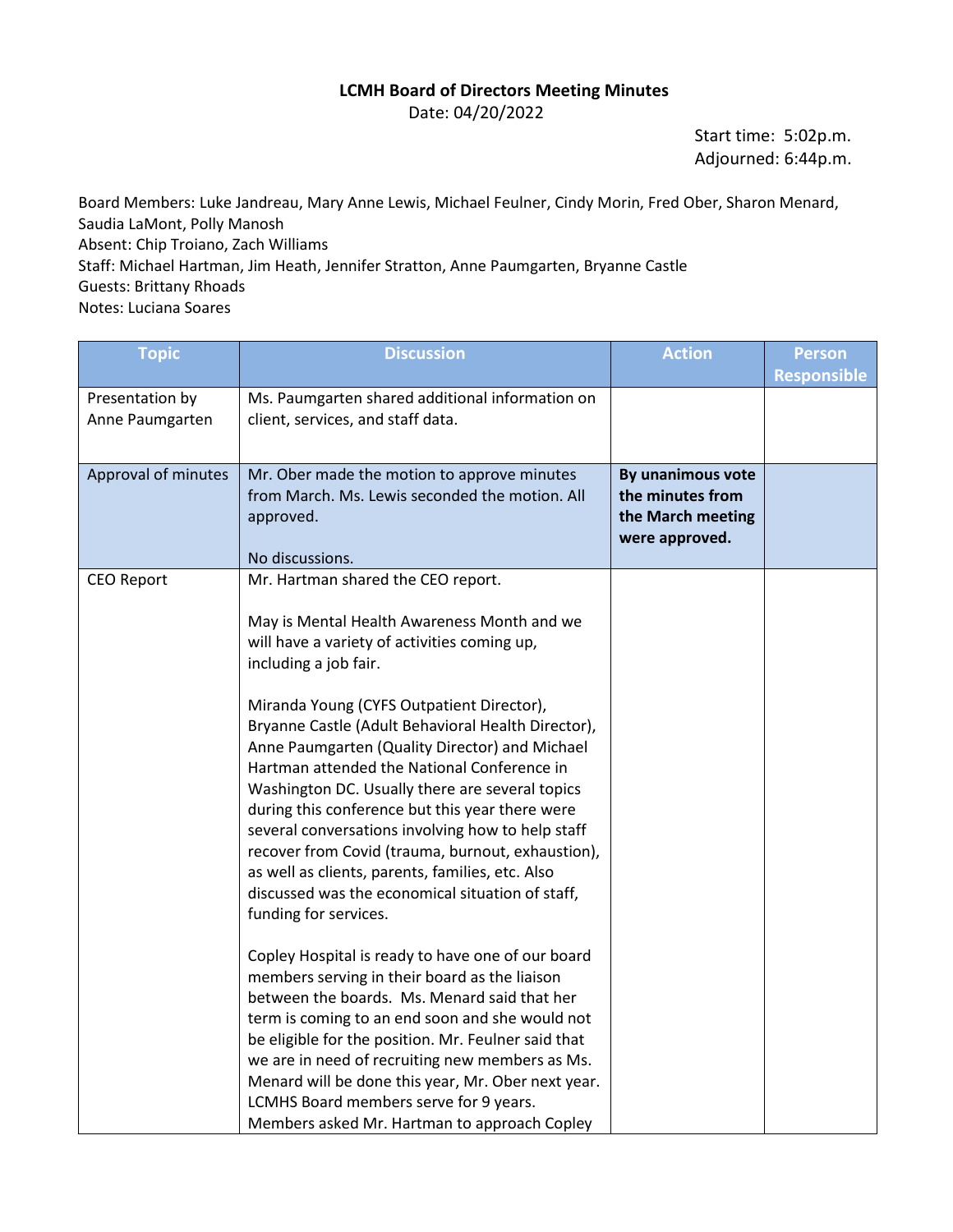|                                | Hospital's board members to possible have the<br>liaison come from their group. Mr. Jandreau said<br>that Ms. Stacey Madden is interested in returning<br>to the LCMHS Board.<br>We have sent the HRSA grant (\$500K/year for 4<br>years) last night. Our Grant Manager Ms. Judy Rex<br>is also working on the CCBHC grant due mid-May.<br>And also working on a grant from Sen. Sander's<br>office for children support. The HRSA grant is<br>bringing together various partners to play a role in<br>the services that will address opioid use.<br>We will have our annual staff appreciation day on<br>July 15 <sup>th</sup> and the invitation is extended to the<br>board.                                                                                                                                                                                                                                                                                                                     |  |
|--------------------------------|-----------------------------------------------------------------------------------------------------------------------------------------------------------------------------------------------------------------------------------------------------------------------------------------------------------------------------------------------------------------------------------------------------------------------------------------------------------------------------------------------------------------------------------------------------------------------------------------------------------------------------------------------------------------------------------------------------------------------------------------------------------------------------------------------------------------------------------------------------------------------------------------------------------------------------------------------------------------------------------------------------|--|
| Finance committee              | Mr. Jandreau asked Mr. Heath to present the<br>financial report.<br>Mr. Heath provided a document with an overview<br>of the \$400+ deficit, affected by the staff pay<br>increase and the shortage of services in CYFS. He<br>said that March is being closed and he expects to<br>see an improvement on the finances.<br>Mr. Heath did an analysis comparing last year and<br>this year and noticed an increase of benefits<br>expenditure and he believes it might be associated<br>with staff health care. He will do some additional<br>analysis and report later.<br>The budget to actual is showing the expected, and<br>Mr. Heath expects to end up the year in the black.<br>The investment account is showing a slight loss of<br>\$20K, which is following the current market<br>trends.<br>We have been working with grants and figures for<br>the upcoming application.<br>Mr. Heath is also working on next year's budget<br>and reviewing school contracts for the upcoming<br>year. |  |
| Standing committee<br>meetings | Ms. Lewis said that thanks to Ms. Rex' help we<br>received a \$4,400 grant for equity and diversity<br>training.<br>Ms. Lewis has received a proposal from Creative<br>Discourse for a 3hr Equity Workshop in late                                                                                                                                                                                                                                                                                                                                                                                                                                                                                                                                                                                                                                                                                                                                                                                  |  |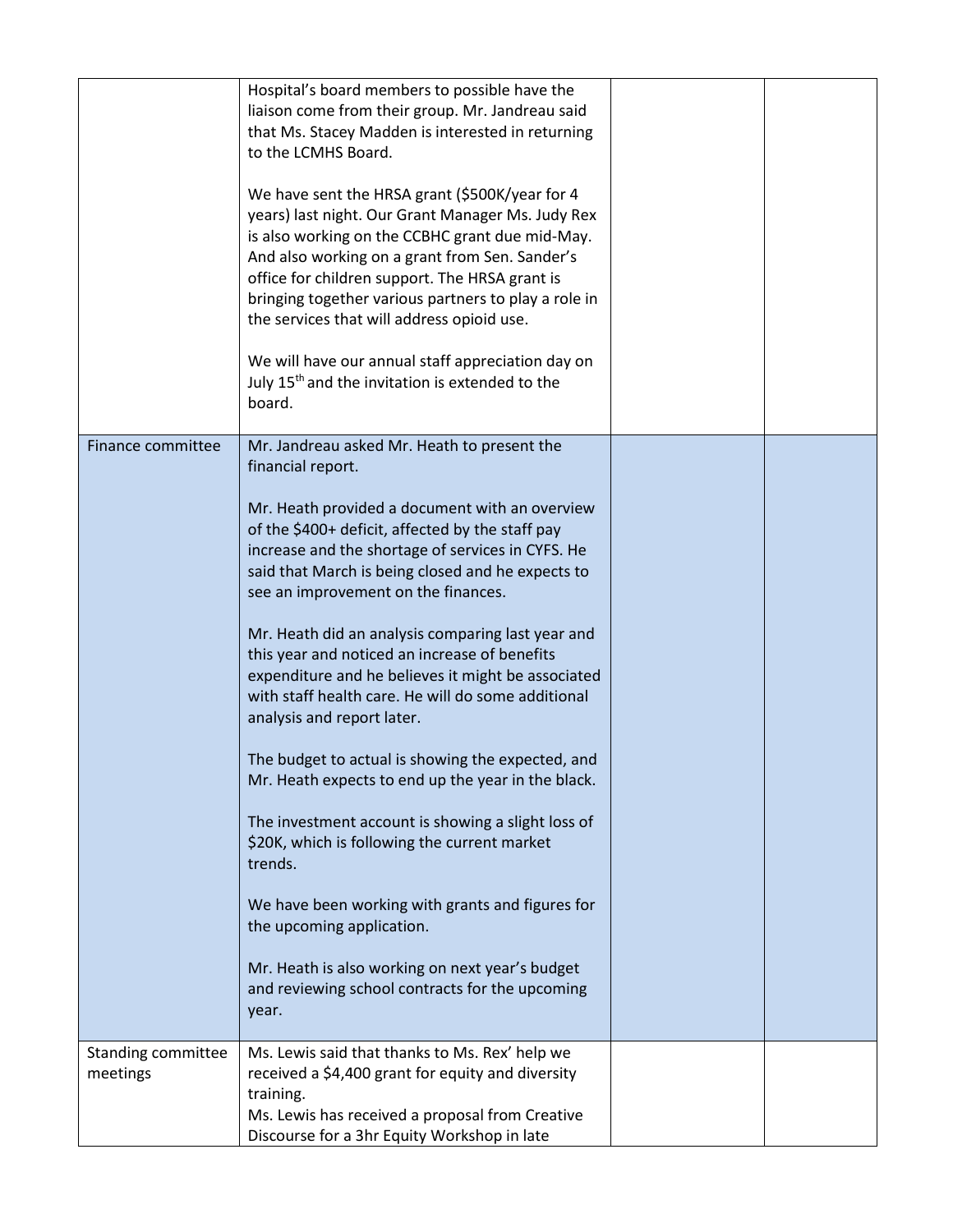|                     | summer or early fall. Two other companies,<br>Tangible Development and Empower were also<br>requested to send their proposal.<br>Mr. Jandreau said that the training would include<br>the board and SLT, and hopefully find a format to<br>accommodate the whole group.<br>Mr. Feulner asked if the topic of gender identity<br>can be included to the workshop.<br>Ms. LaMont said that she has contacts on<br>LGBTQAI+ trainings and will forward to Ms. Lewis.<br>She does work with WCC and they recently<br>worked on a project around the Power and<br>Privilege Wheel (self-assessment).                                                                                                                                                                                                                                                                                                                                                                                                                                                                                                                                                                                                                                                                                                                                                                                                                                                         |  |
|---------------------|---------------------------------------------------------------------------------------------------------------------------------------------------------------------------------------------------------------------------------------------------------------------------------------------------------------------------------------------------------------------------------------------------------------------------------------------------------------------------------------------------------------------------------------------------------------------------------------------------------------------------------------------------------------------------------------------------------------------------------------------------------------------------------------------------------------------------------------------------------------------------------------------------------------------------------------------------------------------------------------------------------------------------------------------------------------------------------------------------------------------------------------------------------------------------------------------------------------------------------------------------------------------------------------------------------------------------------------------------------------------------------------------------------------------------------------------------------|--|
| <b>New business</b> | Mr. Jandreau asked if there were any new<br>businesses.<br>Mr. Jandreau will request Ms. Madden to share<br>her resume or bio to be shared with the board.<br>She will also be invited to the next board meeting.<br>Mr. Jandreau asked the group if they would be<br>interested in meeting in person. Mr. Hartman said<br>that we are working on sound proofing the<br>conference room. It should be ready for the June<br>meeting. If the room is ready in time for the May<br>18 <sup>th</sup> meeting, Ms. Soares will let the group know.<br>Mr. Jandreau said that the presence of the agency<br>on social meeting is great to see and maybe we<br>should consider recruiting for the board of<br>directors. Mr. Feulner said that the screening of<br>individuals would be key. Ms. Lewis said that<br>meeting with the CEO was helpful in making her<br>decision to join.<br>Ms. Lewis suggested to create a nominating<br>committee. She also said that she would like to<br>consider an ex-employee to join the board but was<br>not sure if that would be acceptable or too soon.<br>Mr. Hartman supported the idea.<br>Mr. Feulner suggested that he would move from<br>the Finance Committee to the Nomination<br>Committee. His role would be to screen, meet<br>with and make recommendations of future board<br>members. The board would make the final<br>decision on the acceptance of new members. Ms.<br>Morin volunteered to help. |  |